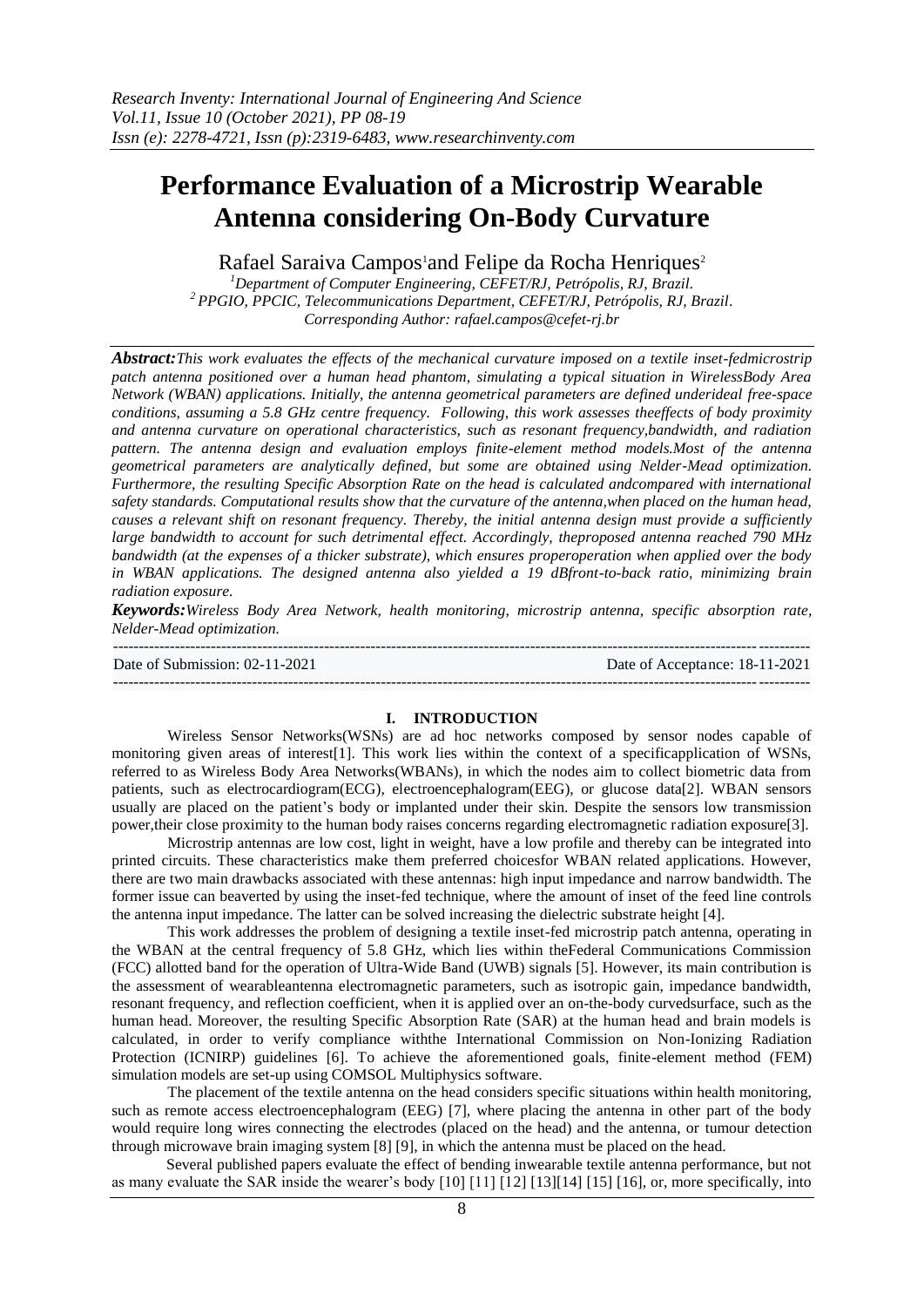his head and brain.Measuring the SAR inside the head, and particularly, insidethe brain, is of course difficult and not recommended. Thus,one relies mostly on simulations for such analysis.

In [13], the authors evaluate the performance of a wearabletextile antenna when subjected to different bending radii.The antenna is designed to operate around 4 GHz. Theantenna is placed on the torso and right arm of the testsubject. The authors reported that the radiation pattern andimpedance matching in proximity of a human body and undermechanical bending remain stable.

In [14], the authors assess the performance of a textile antenna subjected to different bending curvatures, andalso evaluate its electrical parameters under distinct statesof wetness (inside water, wet, approximately dried, completely dried). Bending and wet performances for Ultra-WideBand (UWB) reception using wearable textile antennas isalso evaluated through simulations in [15]. No considerationregarding body proximity is made in both papers.

In [16] the authors design and evaluate a flexible patchUWB antenna for WBAN communication using differentsubstrates: felt and Rogers RO4350B ceramic. Their simulations indicate a 30% reduction in bandwidth of the antennawith RO4350B substrate, when it is bent with a curvatureradius of 80 mm. The bandwidth of the antenna using feltas substrate increased when bent with a curvature radius of40 mm, but at the expense of a poorer  $S_{11}$  and lower resonantfrequency. Again, the effect of body proximity on antenna performance is not considered.

In [17] the authors study the performance of a textile microstrip patch antenna when placed over a curved surface (theleft arm) over the body. The antenna bandwidth and the SARinside the arm are evaluated for curvatures of  $40^{\circ}$ ,  $60^{\circ}$ , and  $90^{\circ}$ . The authors used a FEM model in the simulations.

In [18], the authors evaluate the SAR by placing the antenna at different distances from the body and using differentpolarizations. The effect of bending on antenna performanceis not assessed, but the effect of body proximity is: theauthors use a cylindrical phantom model to represent thestructure of the human body in the simulation. Their resultsindicated that the SAR is maximized when the wearabletextile antenna is horizontally polarized. Their simulationuses the Finite Integration Technique (FIT). As FEM, FITis a spatial discretization scheme to numerically solve electromagnetic field problems [19].

### **II. EXPERIMENTAL PROCEDURE**

# **2.1. Dielectric Materials and Human Head Phantom**

The wearable antenna substrate must be fully flexible, sojeans fabric, a cheap and readily available textile material,is used. Thin copper sheets compose the antenna conductingsurfaces (patch, microstrip and ground-plane).

The human head phantom imported into the FEM modelfollows the IEEE specifications for simulations of exposureto non-ionizing radiation [20]. The head geometry is scaleddown to 60% of its original size, which yields a head modelcompatible to that of a human newborn. An ellipsoid withinthe skull represents the brain [21]. Figure 1 illustratesthe head phantom and the simplified brain model inside of it.

The aforementioned scaling down is carried out to reducethe number of elements (and therefore degrees of freedom)in the FEM spatial discretization. This may be a concern, interms of hardware requirements for the simulations, as thesenumber might be extremely high.

Both the brain and the skull are assumed to be homogeneousand isotropic. The dielectric properties of the headphantom are that of cortical bone tissue.

Table 1informs the dielectric constant  $(\epsilon_r)$ , conductivity ( $\sigma$ ) and mass density( $\rho$ ) of the materials used in the FEM models. The mass densities of the brain and the head are required to calculate the SAR at those regions.

| <b>Material</b> | $\epsilon_{\rm r}$ | $\sigma$ (S/m)  | $(kg/m^3)$ | <b>References</b> |  |
|-----------------|--------------------|-----------------|------------|-------------------|--|
| Jeans           | .78                | 0.04882         | -          | 22                |  |
| Copper          |                    | $5.8 \times 10$ | -          | '22               |  |
| Air             |                    |                 | ۰          | [23]              |  |
| <b>Brain</b>    |                    | 4.99            | 1046       | [23], [24]        |  |
| Head            | 9.67               |                 | 1908       | [23],[24]         |  |

**Table 1. Materials Properties at 5.8 GHz.**

**Figure 1 - Side and top view of the human head phantom and simplified brain model.Parts of the head surface have been omitted to allow visualization of its interior.**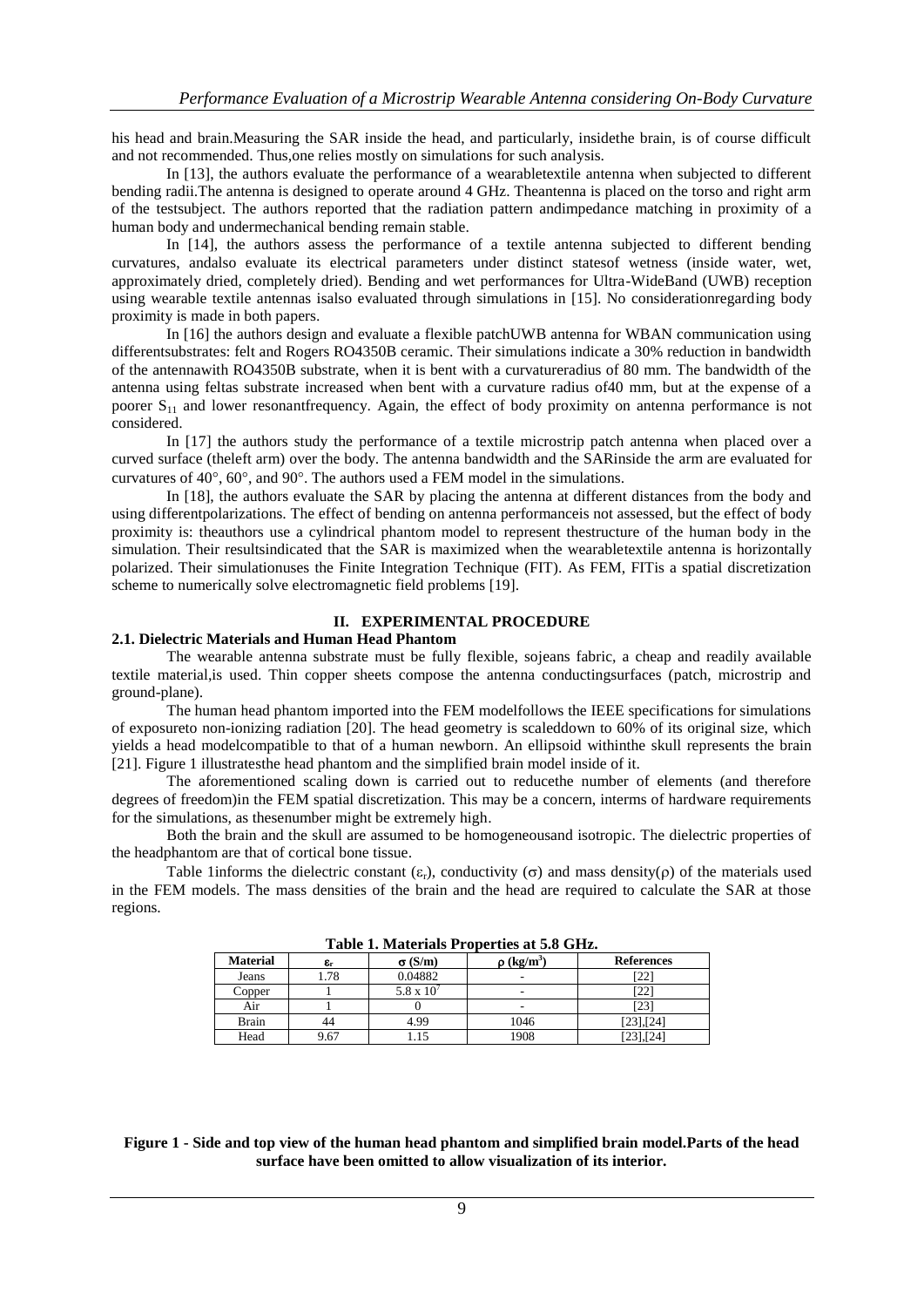

#### **2.2. Antenna Design**

Figure 2 shows the configurable antenna geometric parameters. Table 2 brings their descriptions and selected values for the 5.8 GHz centre frequency. The patch and ground plane were modelled as Perfect Electric Conductor (PEC) surfaces, as copper skin depth at 5.8 GHz is  $\delta = 0.86$  m, and  $\delta \ll$  h. The values of L, W, L<sub>g</sub>,  $W_g$ ,  $S_i$ , and  $L_f$  were defined using analytical expressions. Firstly, the initial value of W is given by:

$$
W = \frac{\lambda}{2} \sqrt{\frac{2}{\varepsilon_r + 1}}\tag{1}
$$

where  $\varepsilon_r$  is the relative electrical permittivity in Farads per meter (also known as dielectric constant) of the dielectric substrate, and  $\lambda$  is the wavelength (meters) in free space at the antenna resonant frequency [25]. Following, parameter L is defined by:

$$
L = \frac{\lambda}{2\sqrt{\varepsilon_{\text{eff}}}} - 2\Delta L
$$
 (2)

where  $\varepsilon_{\rm eff}$  is the effective dielectric constant [26] and  $\Delta$ Lis the length normalized extension [27], which accounts forthe fact that, due to fringing effect at the borders, electricallythe microstrip patch seems longer than its physical dimension[31]. Parameters  $\varepsilon_{\text{eff}}$  and  $\Delta L$  are specified by

$$
\varepsilon_{\text{eff}} = \frac{\varepsilon_r + 1}{2} + \frac{\varepsilon_r - 1}{2\sqrt{1 + 12\frac{h}{W}}}
$$
(3)

$$
\Delta L = 0.412h \left[ \frac{\varepsilon_{\text{eff}} + 0.3}{\varepsilon_{\text{eff}} - 0.258} \right] \left[ \frac{\frac{W}{h} + 0.264}{\frac{W}{h} + 0.813} \right] \tag{4}
$$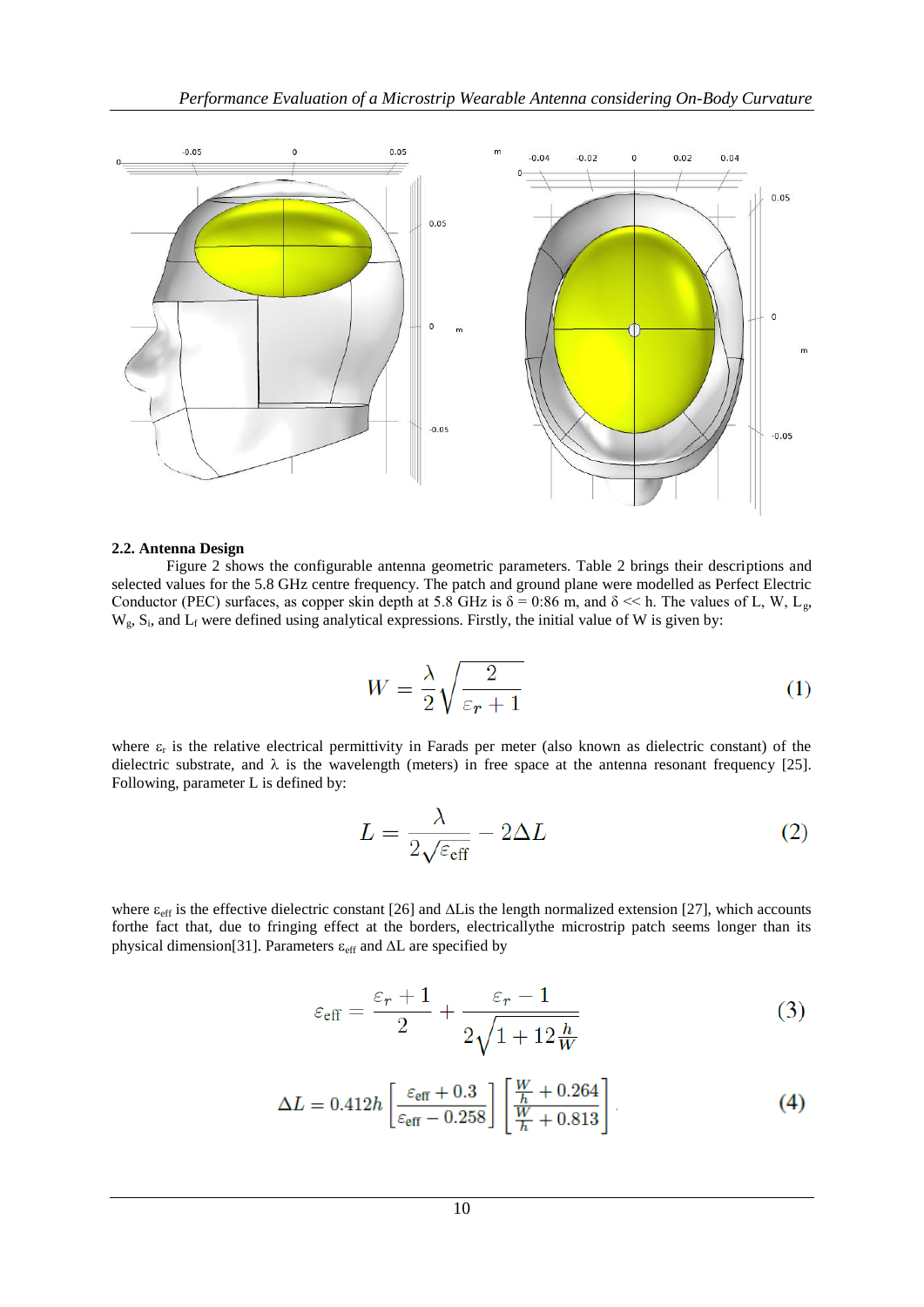Following, the substrate planar dimensions are defined as  $L_g = 2L$  and  $W_g = 2W$ . The patch inset length is provided by [27]:

$$
S_i = \frac{L}{\pi} \arccos\left(\sqrt{\frac{Z_0}{R_{in}}}\right) \tag{5}
$$

where  $Z_0$  is the feed line input impedance, and Rin is the real part of the antenna input impedance, given by:

$$
R_{in} = \frac{1}{G_{11} + G_{12}}\tag{6}
$$

where  $G_{11}$  is the conductance of a single slot in the antenna equivalent circuit, and  $G_{12}$  is the mutual conductance of the two slots in the antenna equivalent circuit. These two parameters are given by

$$
G_{11} = \frac{1}{90} \left(\frac{W}{\lambda}\right)^2 \tag{7}
$$

$$
G_{12} = \frac{1}{120\pi^2} \int_0^\pi J_0(x) \sin^3 \theta \left[ f(W, \lambda, \theta) \right]^2 d\theta \tag{8}
$$

where

$$
x = \frac{2\pi}{\lambda} L \sin \theta \tag{9}
$$

$$
f(W, \lambda, \theta) = \frac{\sin\left(\frac{W\pi\cos\theta}{\lambda}\right)}{\cos\theta} \tag{10}
$$

and  $J_0$  is the zero order Bessel function of the first kind. Finally, the line feed length is obtained from:

$$
L_f = \frac{L_g - L}{2} + S_i - S_0 \tag{11}
$$

The values of  $S_g$ ,  $W_f$  and  $S_0$  were set using Nelder-Meadoptimization [28], submitted to the following restrictions: 100  $\mu$ m  $\leq S_g \leq 2000 \mu$ m, 3 mm  $\leq W_f \leq 8$  mm, 0.1 mm  $\leq S_0 \leq 6$  mm. The initial values of  $S_g$ ,  $W_f$  and  $S_0$  are 200 µm, 5.68 mm, and 1.34 mm, respectively. Theobjective function (to be minimized) is the  $S_{11}$ parameter.The value of *h* was manually adjusted in order to increasethe antenna bandwidth.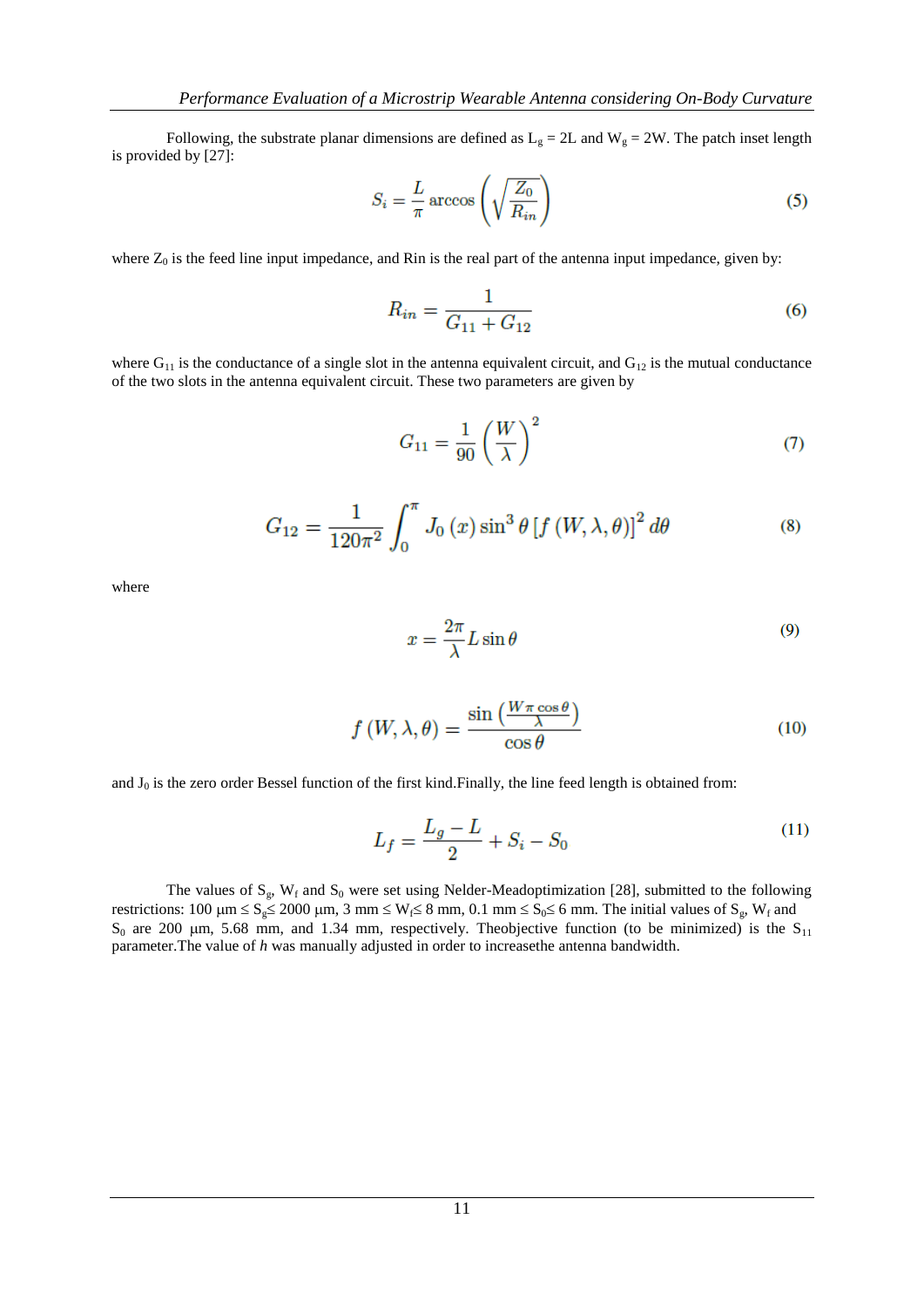

### **Figure 2. Patch antenna geometric parameters**

### **2.3. Nelder-Mead Optimization**

The Nelder-Mead method (NMM) is a simplex-based directsearchalgorithm to optimize scalar functions. Direct-searchmethods are based on comparison of function values only,thereby do not need any information on function derivatives,neither analytical nor numerical. This represents an advantageof NMM: the objective function does not need to bedifferentiable, as is the case in gradient-descent methods, norcontinuous [28].

The basic element of the NMM is the simplex, which is a convex hull in formed by  $n + 1$  points (vertices). Duringthe execution of the algorithm, the simplex changes its form,orientation and position, following a set of rules. The algorithmhalts after 1000 iterations. The sub-optimal solution isprovided by the centroid of the simplex in the last iteration.

NMM is a downhill simplex method, thus it moves onlydownhill. As a result, the algorithm can get stuck in alocal minimum providing a poor solution. An alternativeto circumvent that is to perturb the current simple withrandom noise and start again (NMM+perturbations). Anotheralternative is to combine NMM with simulated annealing,to allow hill climbing [29]. There are also some problemsregarding NMM convergence [30].

Despite the aforementioned issues, NMM has the advantageof being suitable to optimize nondifferentiable functions,and it has proven to work very well in practice. Infact, in the problem addressed in this paper, i.e., S<sub>11</sub> optimization,NMM has succeeded where Levenberg-Marquardtand Monte Carlo simulation have failed.

#### **2.4. First Simulation Scenario**

In the first scenario, the antenna design is validated underideal circumstances (free space). As Figure 3 shows, theantenna is placed at the centre of a spherical Perfect MatchingLayer (PML), emulating the conditions inside an anechoicchamber.

As previously stated, the values of  $S_{\rho}$ ,  $W_{f}$ , and  $S_{0}$  areoptimized using Nelder-Mead simplex method, in order tominimize reflections at the input port, and all remaininggeometric parameters are analytically defined. The antennais fed using a lumped port at the edge of the microstrip, with $Z_0 = 50$  ohms input impedance and 1 Volt.

In order to reduce computational cost, it is necessary tolimit the number of tetrahedron-shaped finite elements in theFEM model mesh. However, this must be carried out withoutperceptively degrading the model resolution or impairing theconvergence of the simulation. Thereby, the minimum andmaximum finite element sizes were set to  $\lambda/10$  and  $\lambda/3$ , respectively, where  $\lambda = 5.1$  cm is the wavelength at 5.8 GHz.During the mesh generation, the element size starts with theminimum value at boundaries and edges, and increases with a maximum growth rate of 1.5 per layer as one moves awayfrom such regions. This resulted in a mesh containing 45258tetrahedral elements and 304750 degrees of freedom. Figure 4 illustrates a region of the variable elementsize meshgenerated as previously described.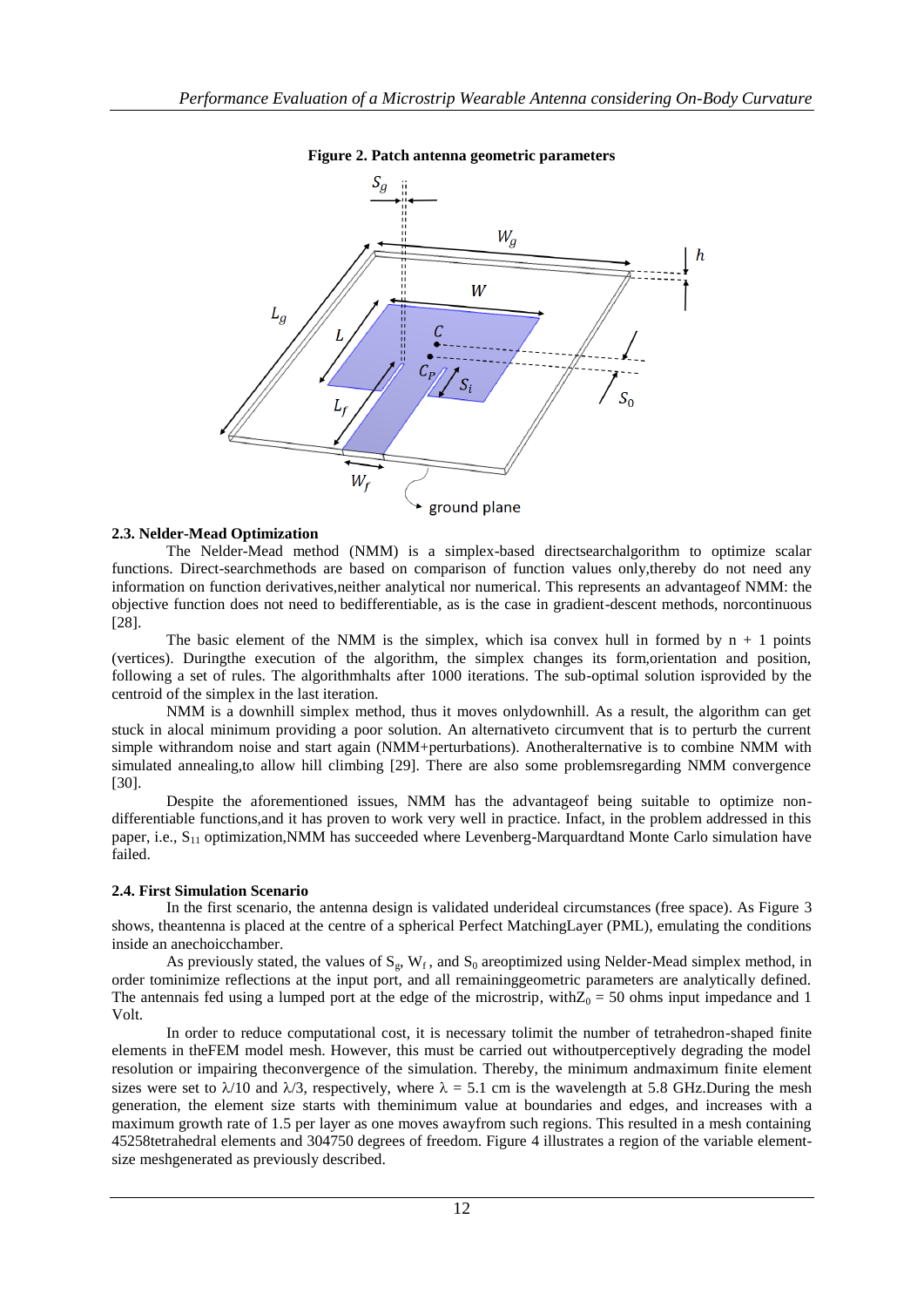

# **Figure 3. First Simulation Scenario**

**Figure 4. Detail of the variable element size mesh used in the discretization of the FEM model. The section displayed in the figure comprises the antenna patch, microstrip, feed line and a part of the upper surface of the dielectric substrate. Note the higher detail at the two feed line insets. The smaller element size at areas with finer detail ensures a more accurate simulation**



# **2.5. Second Simulation Scenario**

In the second scenario, the textile antenna designed in thefirst scenario is positioned over the human phantom head. The antenna is placed over the skullleft parietal region, as Figure 5(a) illustrates. This results in a bend angle  $\theta = 49.5^{\circ}$ , as Figure 5(b) shows.

Following, the FEM model is excited by frequencies rangingfrom 5 to 7 GHz, with a 10 MHz step. During thisfrequency sweep, the response of the model is computed,allowing to obtain the coefficient of reflection, as well as theradiation patterns, at each frequency.

The addition of the human head phantom, as well as ofthe brain model, results in a dramatic increase in the numberof finite elements (and thereby degrees of freedom) in themodel, in comparison to the first scenario. The mesh ofthe FEM model is generated just like in the first scenario.Therefore, the number of elements varies with frequencyduring the frequency sweep, as the minimum and maximumelement sizes are functions of the wavelength. Consequently, the number of elements ranges from 257571 (at 5 GHz) to 599265 (at 7 GHz). At the highest frequency, the FEMmodel has 3715566 degrees of freedom.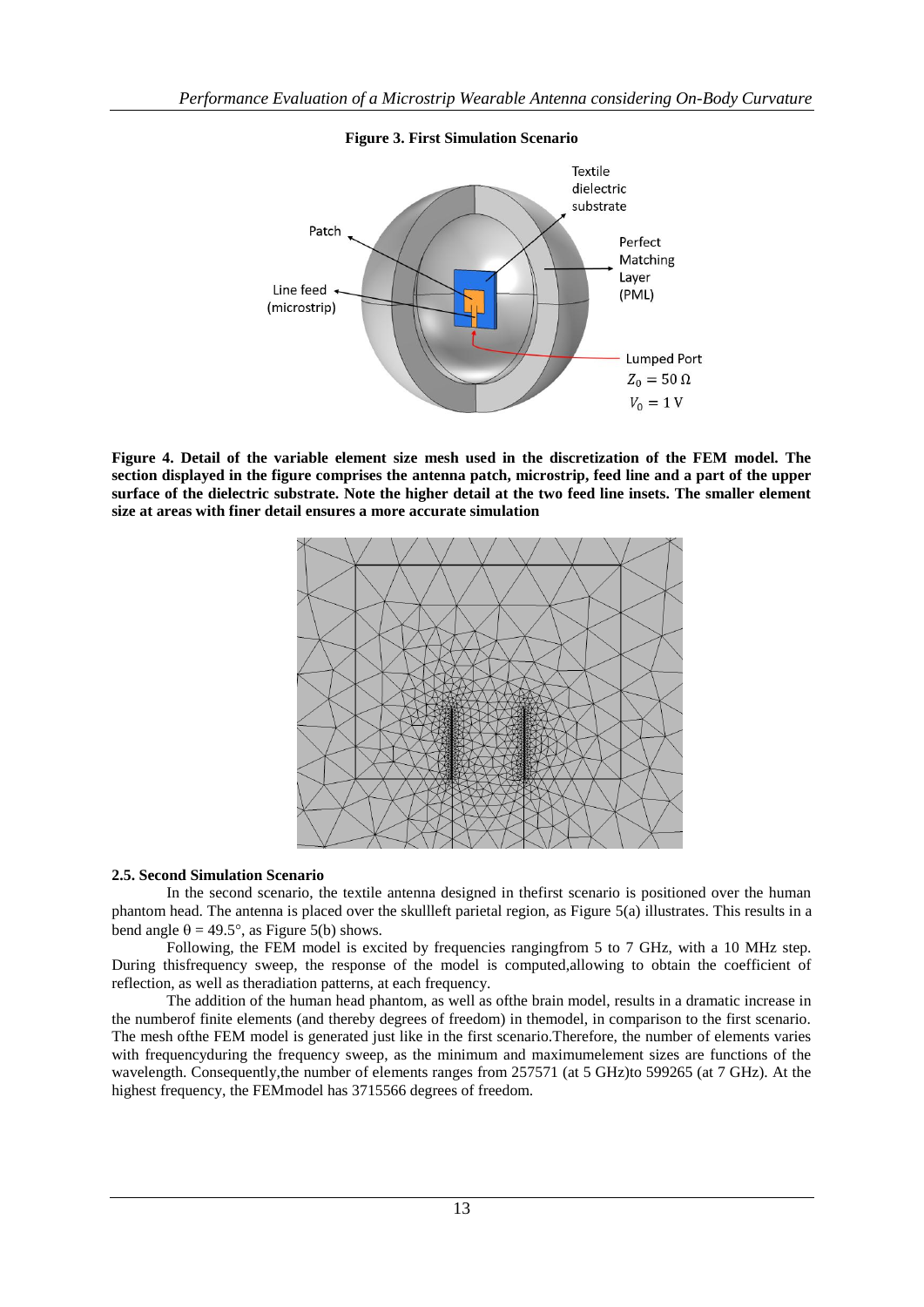



# **III. RESULTS AND DISCUSSIONS**

#### **3.1. Bandwidth**

Figure 6 shows the coefficient of reflection  $(S_{11})$  as a functionof frequency in the two simulated scenarios. The curve forthe first scenario (in blue) indicates that the antenna wassuccessfully fined tuned to operate at the 5.8 GHz centralfrequency, with a -10 dB return loss bandwidth of 790 MHz.The curve for the second scenario (in red) informs that theresonant frequency shifts from 5.8 GHz to 5.67 GHz, andthat the -10 dB return loss bandwidth diminishes from 790MHz (5.43 - 6:22 GHz) to 660 MHz (5.34 - 6 GHz). Thisyields a 400 MHz band centred at the originally designedresonant frequency, i.e., 5.8 GHz. Such bandwidth is morethan enough to accommodate the expected data rates intypical mobile health applications, as Table 3 indicates.

**Table 3. Bit Rate Requirements for WBAN Health MonitoringApplications [5].**

| <b>Application</b>         | <b>Bit Rate (kbps)</b> |
|----------------------------|------------------------|
| Glucose Level Monitor      |                        |
| EEG (electroencephalogram) | 86.4                   |
| ECG (electrocardiogram)    | 192                    |
| Deep brain stimulation     | 320                    |
| Endoscopy through capsule  |                        |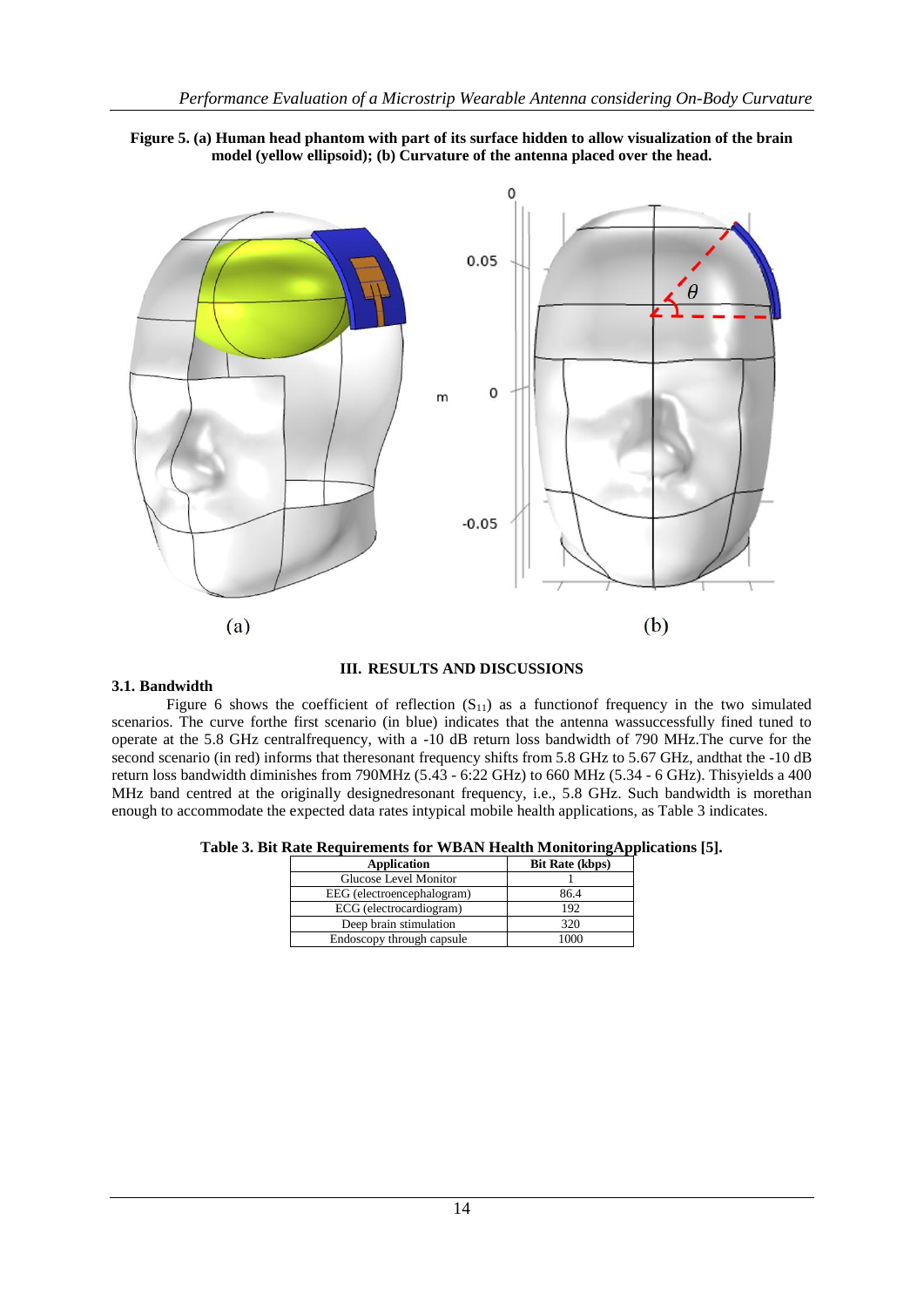

### **3.2. Radiation Pattern and Isotropic Gain**

Figure7 shows that the antenna curvature and presenceof the head do not significantly affect the -3 dBbeamwidth (which falls from 65 to 58 degrees) neither thefront-to-back ratio (which increases from 19 to 23 dB). The front-to-back ratio as high as 23 dB shows that theantenna radiation pattern is directed away from the person,which results both in less power being uselessly dissipated inthe body, as well as in lower radiation exposure.The antenna isotropic gain in both scenarios remainsaround 4 dB.





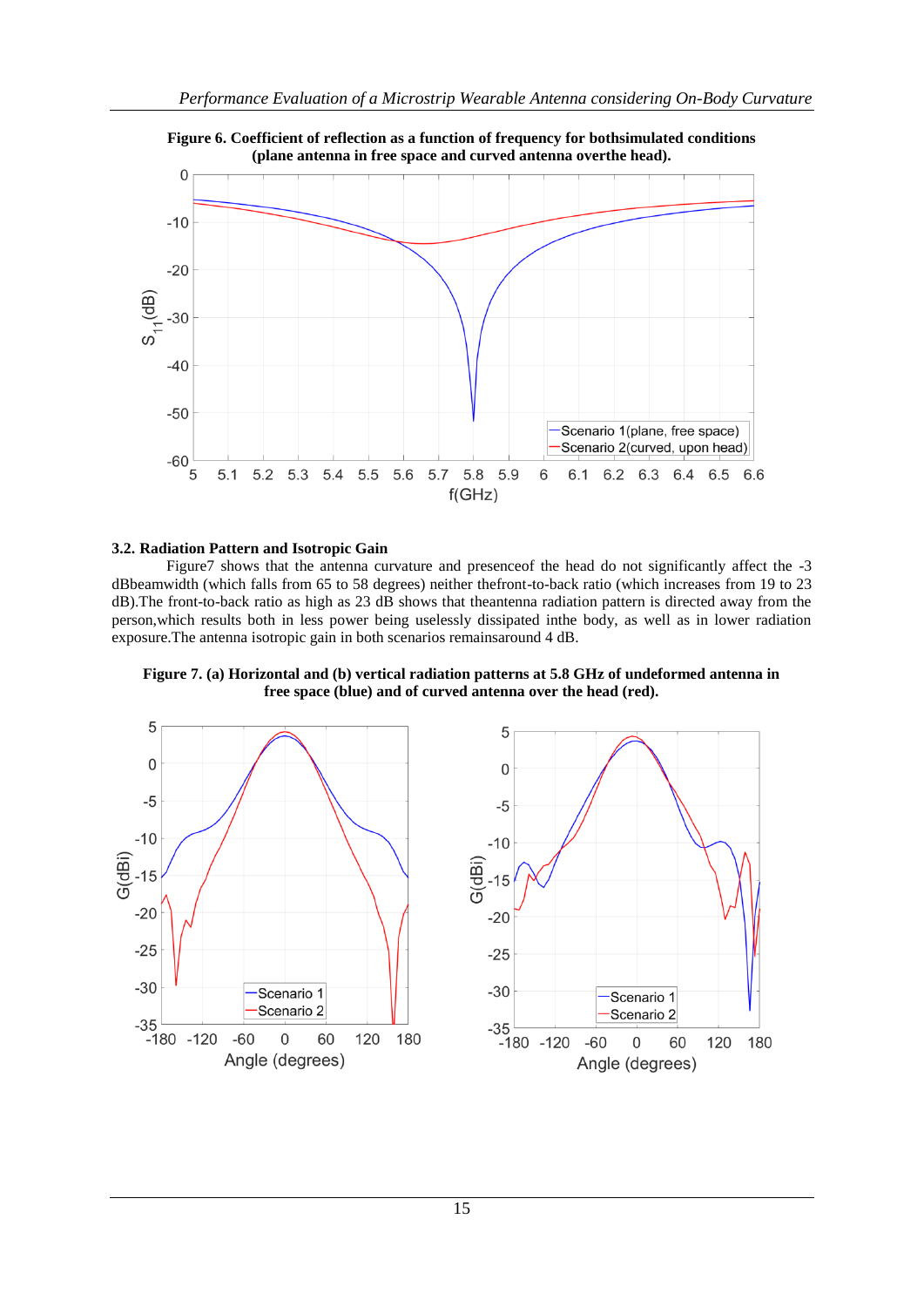These results suggest that the wearable inset-fed microstrip patch antennadesigned in this work preserves its operational capabilities(with regard to WBAN applications) at the intendedresonant frequency of 5.8 GHz.

# **3.3. SAR and Compliance with ICNIRP Safety Regulations**

Figure 8 shows the electric field intensity, which is markedlymore intense at the microstrip and patch borders, due to thefringing effect. Following, Figures 9 and 10depics the SARover the surface and inside the head phantom, respectively.The SAR values are expressed in logarithmic scale for improvedvisualization. In Figure 10 the top section of the humanhead phantom is clipped, so that the SAR inside the headand the brain can be seen. The highest value occurred at theouter surface of the head, next to the antenna feeding point, and was equal to 0.955 W/Kg. The highest SAR value inside the simplified brain model was 0.01 W/kg (see Figure 11).Those values correspond to 47.5% and 0.5%, respectively,of the ICNIRP general public maximum recommended localSAR in the head and torso (2 W/Kg) [6].

# **Figure 8. Electric field intensity (V/m). The picture shows both the head phantom and the spherical PML used in the simulation. For simplicity, the former is omitted from the next figures.**



# **IV. CONCLUSION**

The FEM simulation results indicate that the proposed textilemicrostrip patch antenna is suitable - both from the radiofrequencyand health safety standpoints - for on-the-bodydeployment in the context of WBAN applications for healthmonitoring. Future developments of this work concentrate on (1) improving simulation accuracy through the use ofmulti-layered head and brain models that take intoaccount the non-uniformity of such regions and alsobetter represent the brain morphology; (2) evaluating evolutionary based optimization, such asGenetic Algorithms; (3) manufacturing and testing the proposed antenna in areal scenario.

# **Conflict of interest**

There is no conflict to disclose.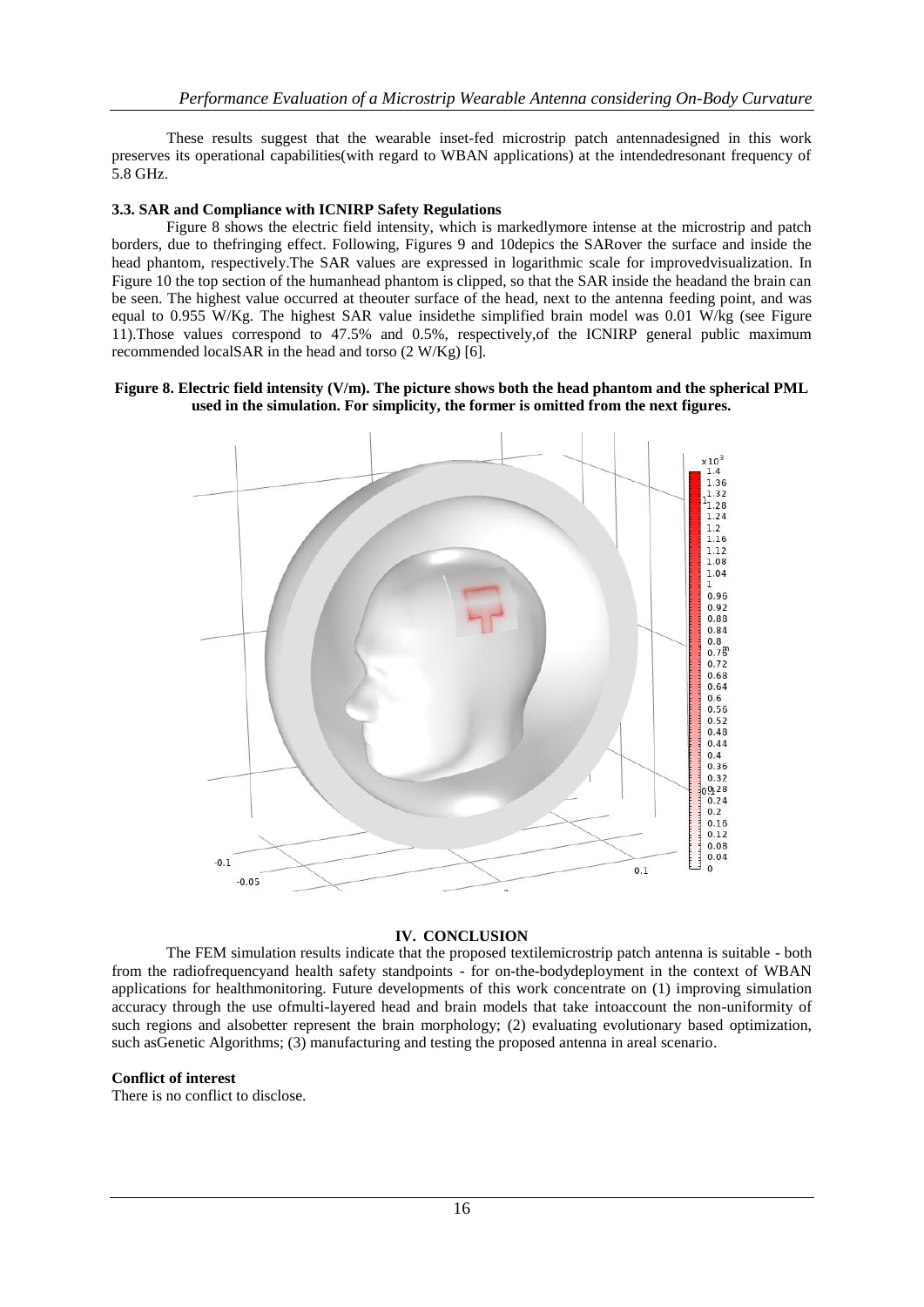

**Figure 9. SAR (in log scale) on the human head phantom surface**

**Figure 10. SAR (in log scale) inside the human head phantom surface**

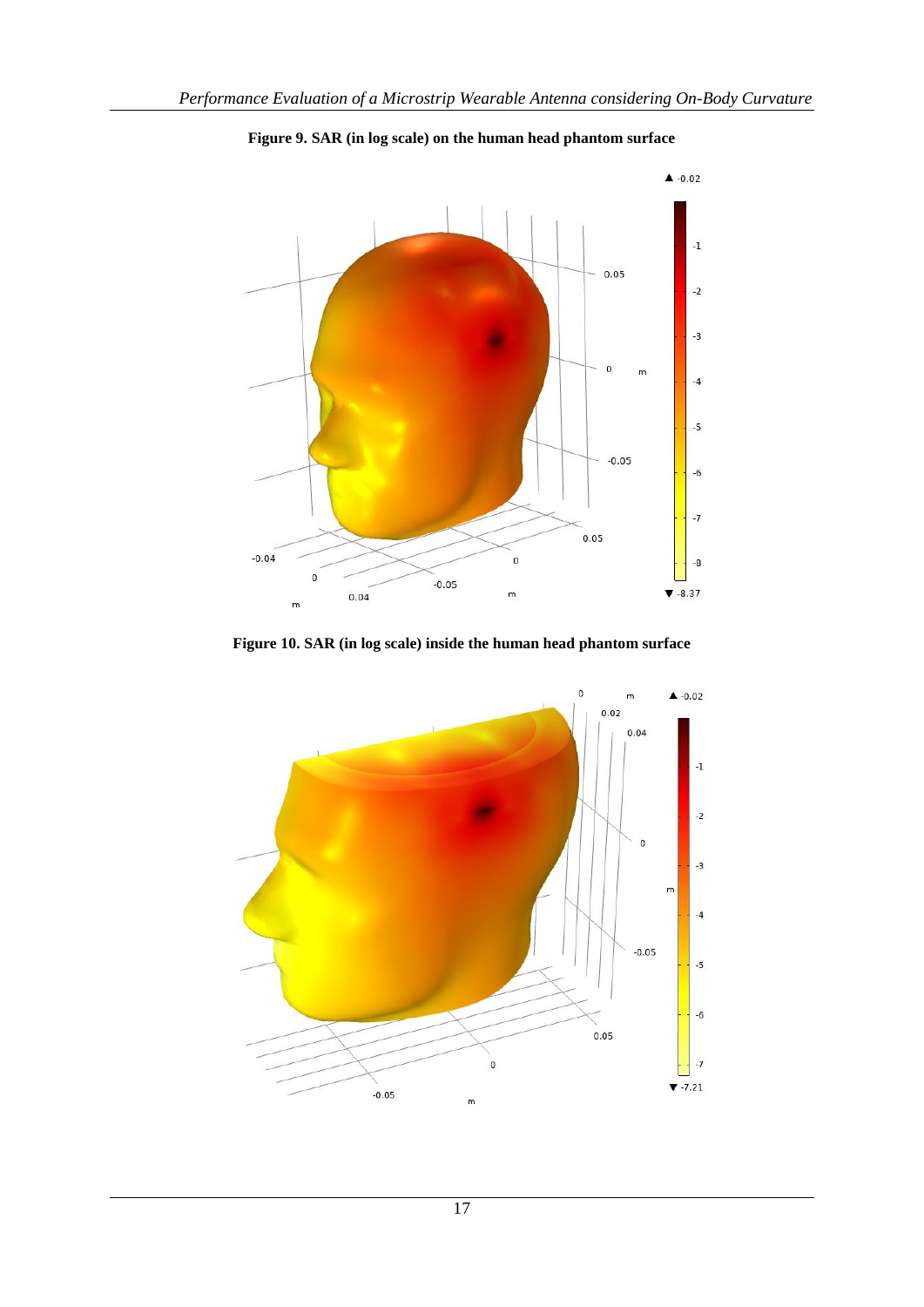

**Figure 11. SAR (in log scale) inside the simplified brain model.**

#### **REFERENCES**

- [1]. F. Akyildiz, W. Su, Y. Sankarasubramaniam, and E. Cayirc, "Wireless Sensor Networks: A Survey," Computer Networks, vol. 38, no. 4, pp. 393–422, March 2002.
- [2]. D. O'Hare, "Biosensors and Sensor Systems," in Body Sensor Networks, G. Yang(Editor), 1st Ed., London, Springer, 2008, pp.55– 115.
- [3]. G. Ahmed et al., "Rigorous Analysis and Evaluation of Specific Absorption Rate (SAR) for Mobile Multimedia Healthcare," IEEE Access, vol.6, pp. 1–9, May 2018.
- [4]. N.J. Kolias, R.C. Compton, J. Patrick Fitch, and David M. Pozar, "Microstrip Antennas," in The Electrical Engineering Handbook, R. C. Dorf (Editor), 2nd Ed., Boca Raton, Florida, CRC Press, 2000, Ch.38, pp. 1012–1020.
- [5]. V. C. Ferreira, H. Balbi, F. L. Seixas, C. Albuquerque, and D. C. Muchaluat-Saade, "Wireless Body Area Networks: Na Overview,‖ in XXXV Simpósio Brasileiro de Telecomunicações e Processamento de Sinais–SBrT 2017, São Pedro, Brazil, 2017, pp. 1–14.
- [6]. International Commission on Non-Ionizing Radiation Protection, "ICNIRP Guidelines for Limiting Exposure to Electromagnetic Fields (100 KHz TO 300 GHz)," Health Physics, vol. 118, no.5, pp. 483–524, May 2020.
- [7]. Bittium Corporation, "Bittium BrainStatus™ Wireless EEG Amplifier" [Online]. Available: https://www.bittium.com/medical/bittium-brainstatus, Acessed on: October,2,2021.
- [8]. R. Inum, Md. M. Rana, and Md. A. Quader, "Modeling of an efficient microstrip patch antenna for microwave brain imaging system," in 2016 3rd International Conference on Electrical Engineering and Information Communication Technology (ICEEICT), Dhaka, Bangladesh, 2016, pp.1–6.
- [9]. R. Inum, Md. M. Rana, K. N. Shushama, and Md. A. Quader, "EBG Based Microstrip Patch Antenna for Brain Tumor Detection via Scattering Parameters in Microwave Imaging System," International Journal of Biomedical Imaging, vol. 2018, Article ID 8241438, 12 pages, 2018.
- [10]. S. R. Zharan, M. A. Abdalla, and A. Gaafar, "How Bending Affects a Flexible UWB Antenna,", Microwaves & RF [Online]. Available: [//www.mwrf.com/technologies/passivecomponents/article/21847050/how-bending-affects-a-flexible-uwbantenna,](https://www.mwrf.com/technologies/passivecomponents/article/21847050/how-bending-affects-a-flexible-uwbantenna)  Accessed on: October,4,2021.
- [11]. K. Saraswat and A. R. Harish, "Flexible dual-band dual-polarised CPW fed monopole antenna with discrete-frequency reconfigurability,", IET Microwaves, Antennas & Propagation, vol.13, no.12, pp.2053-2060, July, 2019.
- [12]. Y. Jiang et al., "e-Textile embroidered wearable near-field communication RFID antennas,", IET Microwaves, Antennas & Propagation, vol.13, pp.99–104, October, 2018.
- [13]. D. V. Baelen, Q. V. Brande, S, Lemey, J Verhaevert, and H. Rogier, "Foldable All-Textile Cavity-Backed Slot Antennas for Personal UWB Localization," Radio Science, 55, e2019RS006990, February 2020.
- [14]. M. A. R. Osman, M. K. A. Rahim, N. A. Samsuri, M. K. Elbasheer, and M. E. Ali, "Textile UWB Antenna Bending and Wet Performances," International Journal of Antennas and Propagation, vol. 2012, Article ID 251682, pp. 1-12, March 2012.
- [15]. M. S. Shakhirul, M. Jusoh, A. Sahadah, C. M. Nor, and H. A. Rahim, "Embroidered wearable textile antenna on bending and wet performances for UWB reception," Microwave and Optical Technology Letters, vol. 56, no.9, pp. 2158–2163, September 2014.
- [16]. S. Kassim et al., "Flexible Co-Planar Waveguide (CPW)-Fed Y-Shaped Patch UWB Antenna for Off-Body Communication," Journal of Physics: Conference Series, vol. 1464, no.012058, 2020.